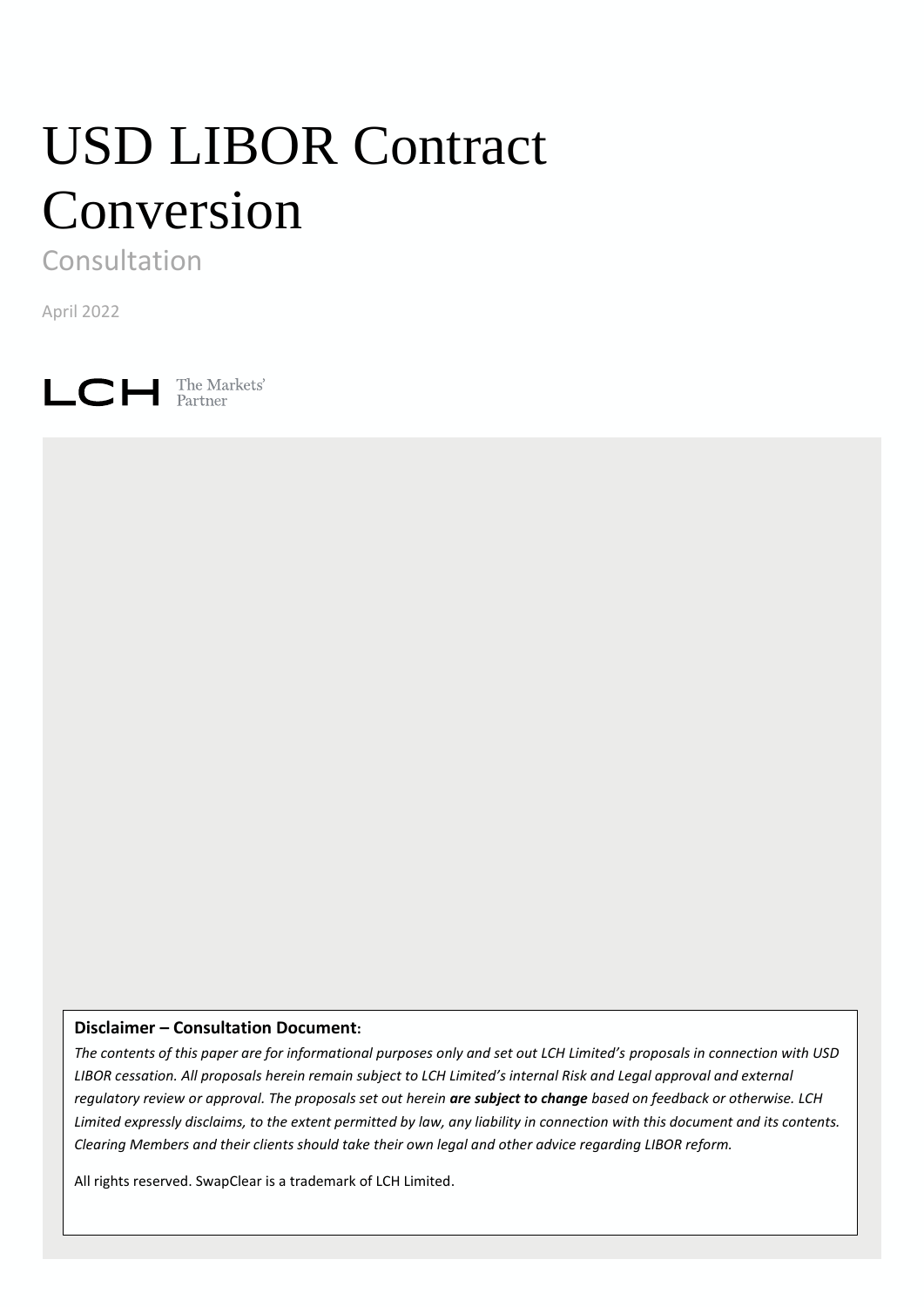## Executive Summary

In a series of co-ordinated statements made in March 2021 by the UK Financial Conduct Authority (FCA), by ICE Benchmark Administration (IBA) and by ISDA, the discontinuation of the 5 remaining representative USD LIBOR settings (ON, 1M, 3M, 6M & 12M) has been confirmed following their final publication on 30th June 2023.

In response to the impact of these statements in relation to non-USD LIBORs, and to their discontinuation at the end of 2021, and also following extensive consultation with SwapClear members & clients<sup>1</sup>, LCH Limited ("LCH") converted its outstanding stock of SwapClear contracts linked to such benchmarks into their RFR equivalents in a series of events conducted in Q4 2021.

LCH made several arguments for this approach which we summarise here, with which SwapClear members and clients agreed. LCH integrated the fallback provisions associated with the ISDA IBOR Fallbacks Supplement into the SwapClear trade population when the Supplement became effective on 25<sup>th</sup> January 2021<sup>2</sup>, ensuring a well-defined outcome for all cleared LIBOR contracts absent any further action. However, we argued that to allow the fallback to become operational would not be the best outcome for cleared swaps due to the specific risk management responsibilities that rest with CCPs, including default management. For these reasons, LCH designed and built a conversion process for its non-USD LIBOR contracts, and this was executed successfully ahead of non-USD LIBOR cessation events.

Noting the success of these conversion events for non-USD LIBOR cleared swaps, and after further careful consideration, our firm view remains that SwapClear users would be best served by an equivalent approach for their SwapClear contracts linked to USD LIBOR. We are therefore launching this consultation and seek feedback on the following proposal:

- i. USD LIBOR contracts outstanding at (or shortly before) 30th Jun 2023 will be converted to marketstandard SOFR contracts;
- ii. in respect of periods of the original contract which would otherwise be reliant on a non-respresentative setting, the USD LIBOR floating rate will be replaced by compounded SOFR, to which the IBOR Fallbacks Spread Adjustment as published by Bloomberg<sup>3</sup> will be added;
- iii. in respect of periods of the original contract which would be reliant on a representative setting, LCH will preserve the cashflow associated with that setting; and
- iv. LCH will cash compensate for any valuation difference between the original LIBOR trade (Input Contract) and the corresponding SOFR trade (Output Contract(s)).

Further specification of the proposals is detailed below, including the proposed date of conversion, the cash compensation methodology and the approach to preserving cashflows based on representative LIBOR settings. USD LIBOR contracts would not be eligible for clearing beyond the conversion date.

LCH's solution must be applied consistently across the whole service. Although the aim of our conversion process is to provide a robust and transparent backstop for any remaining USD LIBOR trades, we fully expect that many of our users will want to organize replacement or amended contracts to their own specification, which we encourage. Approved Compression Service Providers ("ACSPs") are actively scheduling events to facilitate an efficient transfer of positions across the market to assist this process.

We strongly encourage SwapClear users to respond to this consultation and to express their opinion on this approach in order that LCH has the widest set of feedback on which to proceed with next steps.

**Please note that, if agreed, the plans in this document will be reflected in the rulebook of LCH Limited. These will be subject to legal and regulatory review or approval and may be subject to further change.**

*<sup>1</sup> [Summary of LCH's Consultation on its Solution for Outstanding Cleared LIBOR® Contracts | LCH Group;](https://www.lch.com/membership/ltd-membership/ltd-member-updates/summary-lchs-consultation-its-solution-outstanding-0) [Supplementary Statement on](https://www.lch.com/membership/ltd-membership/ltd-member-updates/supplementary-statement-lchs-solution-outstanding)  [LCH's Solution for Outstanding Cleared LIBOR® Contracts | LCH Group](https://www.lch.com/membership/ltd-membership/ltd-member-updates/supplementary-statement-lchs-solution-outstanding)*

*<sup>2</sup> [Update on LCH Limited's Position on LIBOR cessation and Forward Rate Agreements | LCH Group](https://www.lch.com/membership/ltd-membership/ltd-member-updates/update-lch-limiteds-position-libor-cessation-and)*

*<sup>3</sup> [IBOR-Fallbacks-LIBOR-Cessation\\_Announcement\\_20210305.pdf \(bbhub.io\)](https://assets.bbhub.io/professional/sites/10/IBOR-Fallbacks-LIBOR-Cessation_Announcement_20210305.pdf)*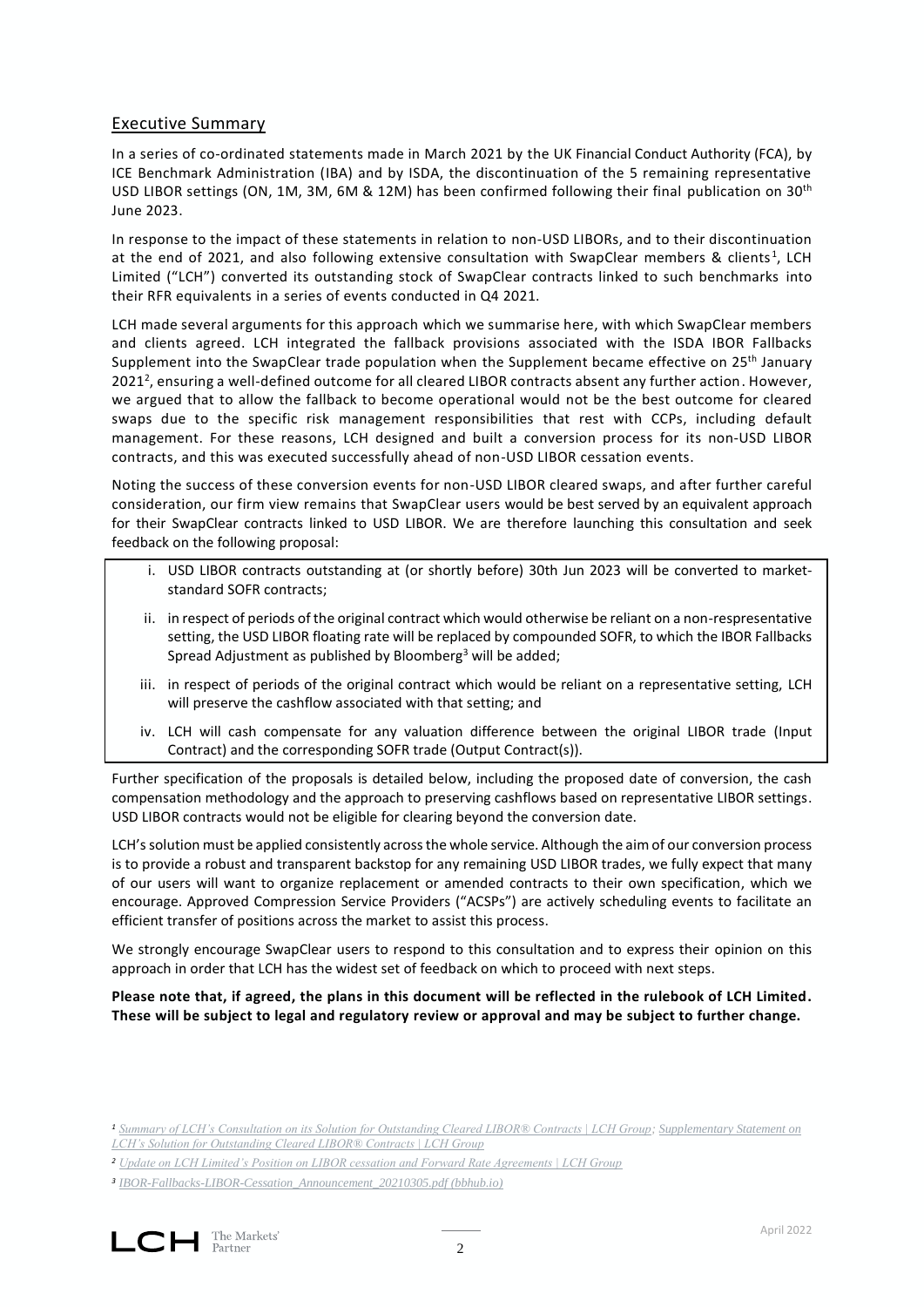## 1. Background

In a series of co-ordinated statements made in March 2021 by the UK Financial Conduct Authority (FCA)<sup>4</sup>, by ICE Benchmark Administration<sup>5</sup> and by ISDA<sup>6</sup>, the discontinuation of the 5 remaining representative USD LIBOR settings (ON, 1M, 3M, 6M & 12M) has been confirmed following their final publication on 30<sup>th</sup> June 2023.

## The ISDA IBOR Fallbacks Supplement

On 23<sup>rd</sup> October 2020 ISDA launched<sup>7</sup> the IBOR Fallbacks Supplement and IBOR Fallbacks Protocol, which amended ISDA's standard definitions for interest rate derivatives to incorporate robust fallbacks for derivatives linked to certain IBORs, and the changes came into effect on 25<sup>th</sup> January 2021. The SwapClear rulebook incorporates these ISDA definitions<sup>8</sup>. The triggers and calculation methodology used in the IBOR Fallbacks Supplement have been integrated into the SwapClear trade population since this date.

Adopting these fallback provisions was a significant step forward and provided for much improved legal certainty. However, they do not complete our readiness for transition. Regulators, including the Federal Reserve, have repeatedly stated that market participants should take a pro-active approach to transitioning their LIBOR contracts<sup>9</sup>.

Cleared swaps are a distinct class of derivatives contract with their own specific risk management considerations. In the case of a member default, LCH has the responsibility of closing out the defaulted portfolio (via a process of hedging, portfolio transfers and auctions) and, therefore, can only maintain cleared contracts where there is sufficient liquidity to ensure confidence in this process. In keeping with this role, LCH has powerful tools to effect service-wide changes which are not available in a bilateral setting, including provision of cash compensation. Taking this into account, LCH completed a conversion process for cleared non-USD LIBOR contracts in December 2021 which achieved active transition to RFR-based contracts<sup>10</sup>. This sets an important precedent.

# 2. Promoting trading liquidity and market function beyond cessation

ISDA's *User's Guide to RFR and IBOR Fallbacks*<sup>11</sup> makes clear that the IBOR Fallbacks will not result in an RFR-referencing trade with the same characteristics as a standard OIS transaction. On cessation of the relevant IBOR, the provisions in the IBOR Fallbacks Supplement and the associated BISL IBOR Fallback Rate Adjustments Rulebook<sup>12</sup> (hereafter collectively referred to as the "IBOR Fallbacks") economically transform each *USD LIBOR* leg into a *"backward-shifted compounded SOFR plus non-compounded spread"* leg ("Fallback-style SOFR"). The contractual payment dates of the original LIBOR trade are retained, but the observation periods for the SOFR settings are shifted to enable this. The backward-shift is generally two business days but increases in certain situations to ensure that the fallback rate is always known at least two business days prior to the relevant payment date. These effects cause the SOFR fixings and SOFR-based payments associated with LIBOR trades that fall back to differ from those of market-standard RFR trades. This would result in a significantly less efficient USD swap market, and a division between legacy trades and new trades. LCH wishes to avoid this scenario and is therefore proposing to convert USD LIBOR SwapClear contracts into SOFR contracts as set out more fully below. This approach mirrors the one taken in the successful conversion of LCH-cleared non-USD LIBOR SwapClear contracts.

*<sup>4</sup> [FCA announcement on future cessation and loss of representativeness of the LIBOR benchmarks](https://www.fca.org.uk/publication/documents/future-cessation-loss-representativeness-libor-benchmarks.pdf)*

*<sup>5</sup> [ICE-Benchmark-Administration-Publishes-Feedback-Statement-for-the-Consultation-on-Its-Intention-to-Cease-the-Publication-of-LIBOR-](https://s2.q4cdn.com/154085107/files/doc_news/ICE-Benchmark-Administration-Publishes-Feedback-Statement-for-the-Consultation-on-Its-Intention-to-Cease-the-Publication-of-LIBOR-Set-Z2E0P.pdf)[Set-Z2E0P.pdf \(q4cdn.com\)](https://s2.q4cdn.com/154085107/files/doc_news/ICE-Benchmark-Administration-Publishes-Feedback-Statement-for-the-Consultation-on-Its-Intention-to-Cease-the-Publication-of-LIBOR-Set-Z2E0P.pdf)*

*<sup>6</sup> [ISDA-Guidance-on-FCA-announcement\\_LIBOR-Future-Cessation-and-Non-Representativeness \(isda.org\)](https://www.isda.org/a/dIFTE/ISDA-Guidance-on-FCA-announcement_LIBOR-Future-Cessation-and-Non-Representativeness-April-Update.pdf)*

*<sup>7</sup> [ISDA Launches IBOR Fallbacks Supplement and Protocol –](https://www.isda.org/2020/10/23/isda-launches-ibor-fallbacks-supplement-and-protocol/) International Swaps and Derivatives Association*

*<sup>8</sup> [Update on LCH Limited's Position on LIBOR cessation and Forward Rate Agreements | LCH Group](https://www.lch.com/membership/ltd-membership/ltd-member-updates/update-lch-limiteds-position-libor-cessation-and)*

*<sup>9</sup> The Fed - [SR 21-17 / CA 21-15: Interagency Statement on Managing the LIBOR Transition \(federalreserve.gov\)](https://www.federalreserve.gov/supervisionreg/srletters/sr2117.htm)*

*<sup>10</sup> [Supplementary Statement on LCH's Solution for Outstanding Cleared LIBOR® Contracts | LCH Group](https://www.lch.com/membership/ltd-membership/ltd-member-updates/supplementary-statement-lchs-solution-outstanding)*

*<sup>11</sup> [ISDA User Guide to IBOR Fallbacks and RFRs](http://assets.isda.org/media/3062e7b4/c133e67f-pdf/)*

*<sup>12</sup> [BISL IBOR Fallback Rate Adjustments Rulebook](https://assets.isda.org/media/34b2ba47/c5347611-pdf/)*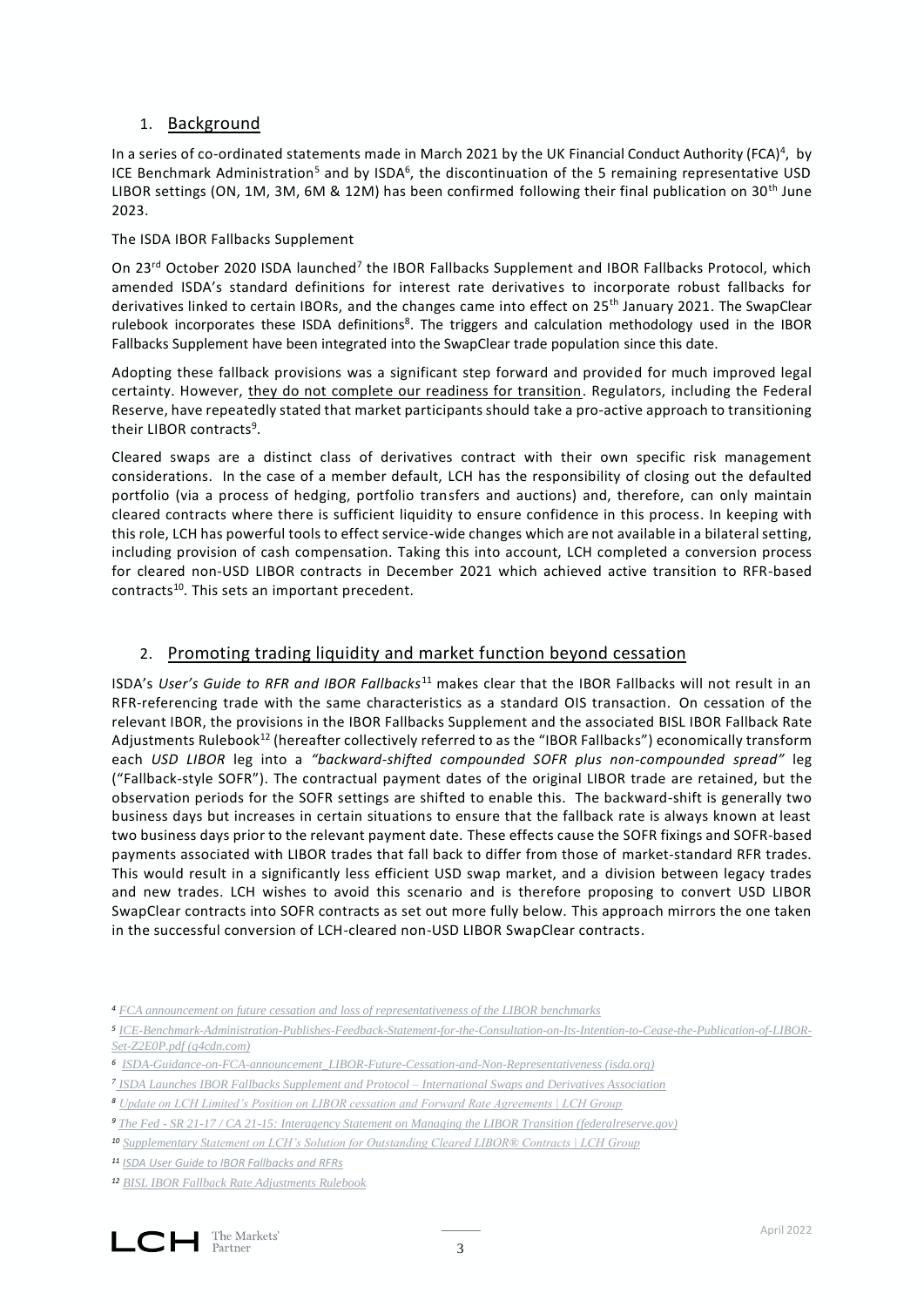For the most part, these differences can be accurately calculated and are small. This is relevant for LCH's proposed approach. However, they can in some cases be material, and result in a full coupon period backward shift for FRAs (where the payment date is at the start of the coupon period). For this reason, LCH recently withdrew eligibility for USD LIBOR-based FRAs which would rely on a non-representative fixing for their fulfilment. We do not therefore need to solve for FRAs in our approach. Turning back to non-FRAs, the differences between the fallback outcomes and the conventions typically applicable to the floating leg of a market-traded SOFR OIS transaction are summarised in the table below, together with the attributes of Market-Standard SOFR OIS that LCH proposes to produce as Output Contracts under a conversion process:

| <b>Trade</b><br>attribute, FLT<br>leg | <b>Typical USD LIBOR</b><br>IRS, subject to ISDA<br>fallbacks (Input<br>Contract) | SOFR OIS,<br>generic market<br>trading | Market-Standard<br><b>SOFR OIS (Output</b><br><b>Contract) following</b><br><b>LCH</b> conversion | <b>Rationale for</b><br><b>Output Contract</b><br>attribute     |
|---------------------------------------|-----------------------------------------------------------------------------------|----------------------------------------|---------------------------------------------------------------------------------------------------|-----------------------------------------------------------------|
| <b>Floating Rate</b><br>Option (FRO)  | USD-LIBOR                                                                         | USD-SOFR-OIS<br>Compound               | USD-SOFR-OIS<br>Compound                                                                          | Cessation of USD-<br><b>LIBOR</b>                               |
| <b>Floating Rate</b><br>Spread        | None vs LIBOR, but<br>implicit to SOFR via<br>fallbacks                           | None                                   | Applicable ISDA /<br><b>BISL Spread</b><br>Adjustment (see<br>table below)                        | Ongoing cashflow &<br>NPV alignment vs<br><b>Input Contract</b> |
| <b>Interest Period</b><br>Frequency   | 1M, 3M, 6M, 12M                                                                   | Annual                                 | Inherited from the<br>Input Contract                                                              | Respects Input<br>Contract frequency                            |
| Payment<br>Frequency                  | Aligned with<br><b>Interest Period</b><br>Frequency*                              | Annual                                 | Inherited from the<br>Input Contract                                                              | Respects Input<br>Contract frequency                            |
| Payment lag                           | Zero                                                                              | 2 USNY<br>business days                | 2 USNY business<br>days                                                                           | Preserves Input<br>Contract accrual<br>period                   |
| Offset Lag <sup>13</sup>              | 2 (creates effective<br>2D backward shift vs<br><b>LIBOR Interest</b><br>Period)  | n/a (zero)                             | n/a (zero)                                                                                        | Respects Input<br>Contract Interest<br>Periods                  |
| <b>Effective Date</b>                 | Deal specific                                                                     | Deal specific                          | Inherited from the<br>Input Contract                                                              | Respects Input<br>Contract terms                                |
| Termination<br>Date                   | Deal specific                                                                     | Deal specific                          | Inherited from the<br>Input Contract                                                              | Respects Input<br>Contract terms                                |

\*Contracts with regular periodic compounding will have a Payment Frequency that differs from the Interest Period Frequency . We propose to handle this scenario as set out more fully below.

Regarding Spreads, the applicable values were crystallised on  $5<sup>th</sup>$  March 2021, as announced by Bloomberg as their calculation agent<sup>14</sup>. The values relevant to this consultation are as follows:

*<sup>14</sup> [IBOR-Fallbacks-LIBOR-Cessation\\_Announcement\\_20210305.pdf \(bbhub.io\)](https://assets.bbhub.io/professional/sites/10/IBOR-Fallbacks-LIBOR-Cessation_Announcement_20210305.pdf)*

4

*<sup>13</sup>* Offset Lag is a term in the IBOR Fallback Rate Adjustments Rulebook. It defines a complicating but necessary offset between each accrual period in the original LIBOR contract and the corresponding observation period for SOFR compounding towards each Adjusted Reference Rate / Fallback Rate when operating under fallbacks. A non-zero Offset Lag creates SOFR trades which would not be fungible with contracts that are traded with SOFR as their original FRO.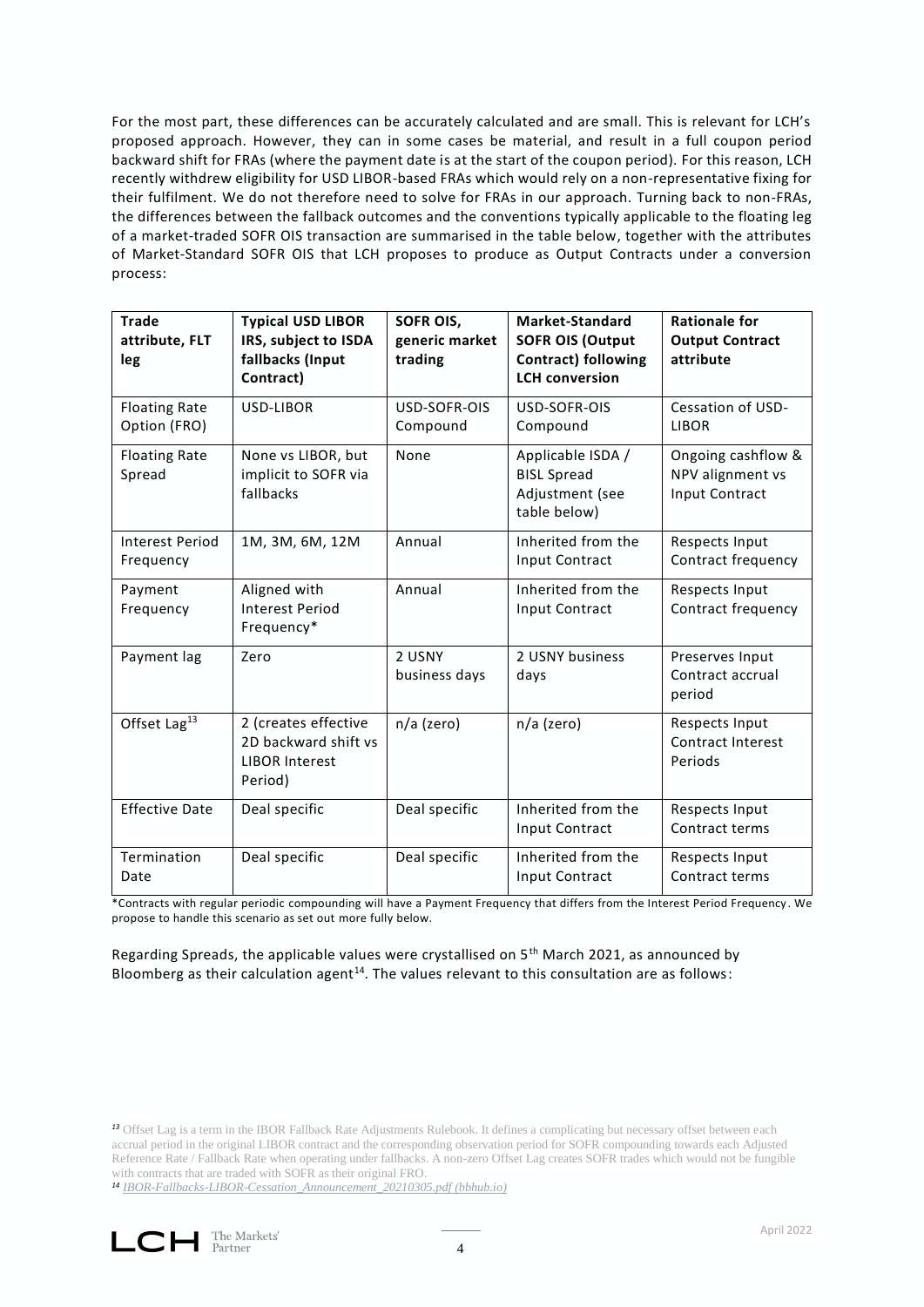| Currency | Tenor (Interest<br>Period Frequency) | Spread<br>Adjustment (%) |
|----------|--------------------------------------|--------------------------|
| USD      | 1 Month                              | 0.11448                  |
| USD      | 3 Months                             | 0.26161                  |
| USD      | 6 Months                             | 0.42826                  |
| USD      | 12 Months                            | 0.71513                  |

Coupled with other constraints on USD LIBOR swaps trading beyond 30th June 2023, these characteristics of Fallback-style SOFR would create significant risk management challenges for LCH, were a substantial cleared LIBOR trade population to remain beyond 30<sup>th</sup> June 2023, as follows:

- i. it is likely that liquidity in the 'fallen back' USD LIBOR contracts would be insufficient to retain confidence in default management arrangements;
- ii. market participants have shown little appetite to trade Fallback-style SOFR as a primary FRO, since this would fragment liquidity, with likely increases in transaction costs and initial margin requirements;
- iii. Fallback-style SOFR swaps would not be compressible with either new or existing market-standard SOFR swaps, and would need to be managed and run-down as a separate liquidity pool; and
- iv. market participants and infrastructure providers would likely need to make throw-away investments into their systems in order to capture this new type of RFR trade for the period until they have been successfully eliminated.

Based on these arguments, and in line with our conclusions for non-USD LIBOR cessations, LCH proposes to run the conversion processes set out here. This has the following benefits:

- i. confidence in default management arrangements would be retained;
- ii. consistency with the approach taken to transition away from non-USD LIBORs, and leveraging of industry investments and functionality; and
- iii. preservation of the largest possible integrated liquidity pool for USD swaps, and the associated efficiencies.

Any SwapClear participants for whom the attributes of LCH's proposed Market-Standard SOFR OIS are not suitable or not preferred should strongly consider amending their LIBOR contracts well ahead of LCH's conversion date(s). Note that LCH will not need to convert USD LIBOR contracts which rely exclusively on representative USD LIBOR settings prior to its cessation date, and therefore proposes to allow these to run to maturity. Note also that we propose to respect all attributes of non-LIBOR legs on the Input Contract (as described below) and leave them unchanged.

## 3. Features of LCH's USD LIBOR Contract Conversion Process

#### 3.1 Representative LIBOR preservation

A central piece of feedback received when consulting over arrangements for converting non-USD LIBOR contracts to their RFR equivalents was the need to preserve the payments associated with representative LIBORs. This was necessary to ensure continuity in market pricing (cleared vs bilateral) ahead of conversion.

When converting USD LIBOR trades that rely on a combination of representative and non-representative USD LIBOR settings into SOFR equivalents, the central challenge is the mid-trade change in benchmark. The original trade clearly has USD LIBOR on the floating leg for its whole life. The idealised amended contract however has USD LIBOR as its benchmark while LIBOR is representative and has SOFR as its benchmark once LIBOR is not representative. In other words, this idealized single floating leg is linked to two benchmarks. Such trades are ineligible at CCPs (as they are not traded), and they are incompatible with other industry systems for trade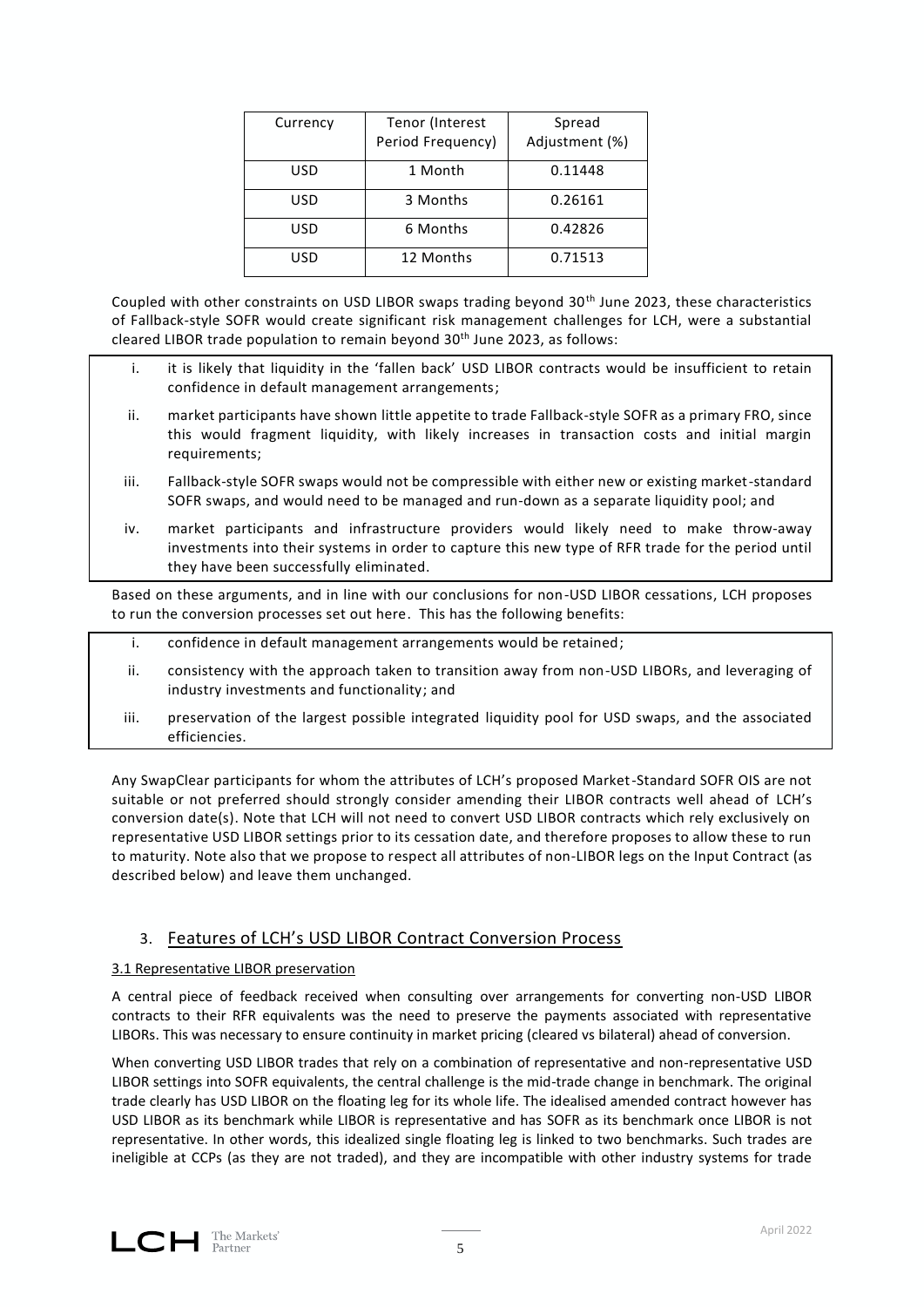capture and risk management. LCH therefore used Overlay Bookings in its non-USD LIBOR conversion processes to adhere to the "one leg, one benchmark" rule. We propose to do the same for USD LIBOR conversion.

These Overlay Bookings bookings run only until the end of final period of the Input Contract for which a representative LIBOR is applicable, typically less than 3 months beyond cessation, and LCH provides the information necessary to link them to the Market-Standard SOFR OIS running for the full length of the Input Contract. They re-instate the returns associated with representative LIBORs and offset the duplicative SOFR returns in the Market-Standard SOFR OIS.

LCH proposes that these Overlay Bookings are booked into Member accounts as direct USD LIBOR / SOFR basis bookings for their short lifespan, where product eligibility allows. LCH proposes that these Overlay Bookings are booked into Client accounts as pairs of outright USD LIBOR and outright SOFR bookings.

The use of Overlay Bookings is a purely operational matter, and their legal status for non-USD LIBOR conversions was addressed in LCH's Rulebook. We propose to do the same for USD LIBOR conversion.

#### 3.2 Cash Compensation

Trade-level cash compensation amounts will be calculated as the change in present value between the preconversion LIBOR trade ("Input Contract") and its Market-Standard SOFR OIS replacement ("Output Contract"), which in this context includes the present value of any overlay bookings. For these purposes, the present value of the Input Contract is calculated under fallbacks i.e. as if Fallback -style SOFR was payable in all periods for which a non-representative LIBOR would otherwise apply. Cash compensation therefore accounts for differences such as the elimination of the Offset Lag and the introduction of the payment lag. We propose to settle the cash compensation at account level, as in the non-USD conversion processes.

#### 3.3 Legal, operational and reporting considerations

From a legal perspective, and as done in the non-USD LIBOR conversion processes in response to consultation feedback, LCH propose to characterise the conversion as a legal amendment to the existing USD LIBOR contract notwithstanding its operational treatment as a closing out of the exiting contract and the registration of a new contract. We seek confirmation to pursue this approach again for USD LIBOR conversion.

Operationally, and distinct from the legal characterisation, LCH proposes to terminate the USD LIBOR contract, and to create a new SOFR contract with a new LCH ID (different to the original LIBOR trade). This new ID is required in order to conform with the existing established data model in LCH (and middleware provider) systems for workflows such as compression events, portfolio transfers and economic amendments. This is the approach used for our non-USD LIBOR conversion processes, and LCH's view is that this is the most reliable operational workflow. Established LCH messaging workflows and tools (e.g. Clearlink, ATSS synchronization) will be available to enable members and clients to reconcile their books and records with LCH following the conversion.

#### 3.4 USD LIBOR Swap Product Eligibility beyond conversion

Contracts in the relevant LIBOR will not be eligible for clearing beyond the conversion date<sup>15</sup>.

#### 3.5 Input Contracts involving USD LIBOR legs with Regular Compounding

Among SwapClear's outstanding USD LIBOR contract population are a number of trades for which the USD LIBOR leg involves compounding. Such legs involve an Interest Period Frequency higher than their Payment Frequency. The most common combinations are: (i) a 1M Interest Period Frequency with 3M Payment Frequency; and (ii) a 3M Interest Period Frequency with 6M Payment Frequency. Other combinations are

*<sup>15</sup> As part of our management of the cessation of non-USD LIBORs, LCH has provided a Legacy LIBOR clearing capability under certain narrow conditions. LCH will continue to seek market feedback outside the context of this consultation regarding an equivalent in USD.*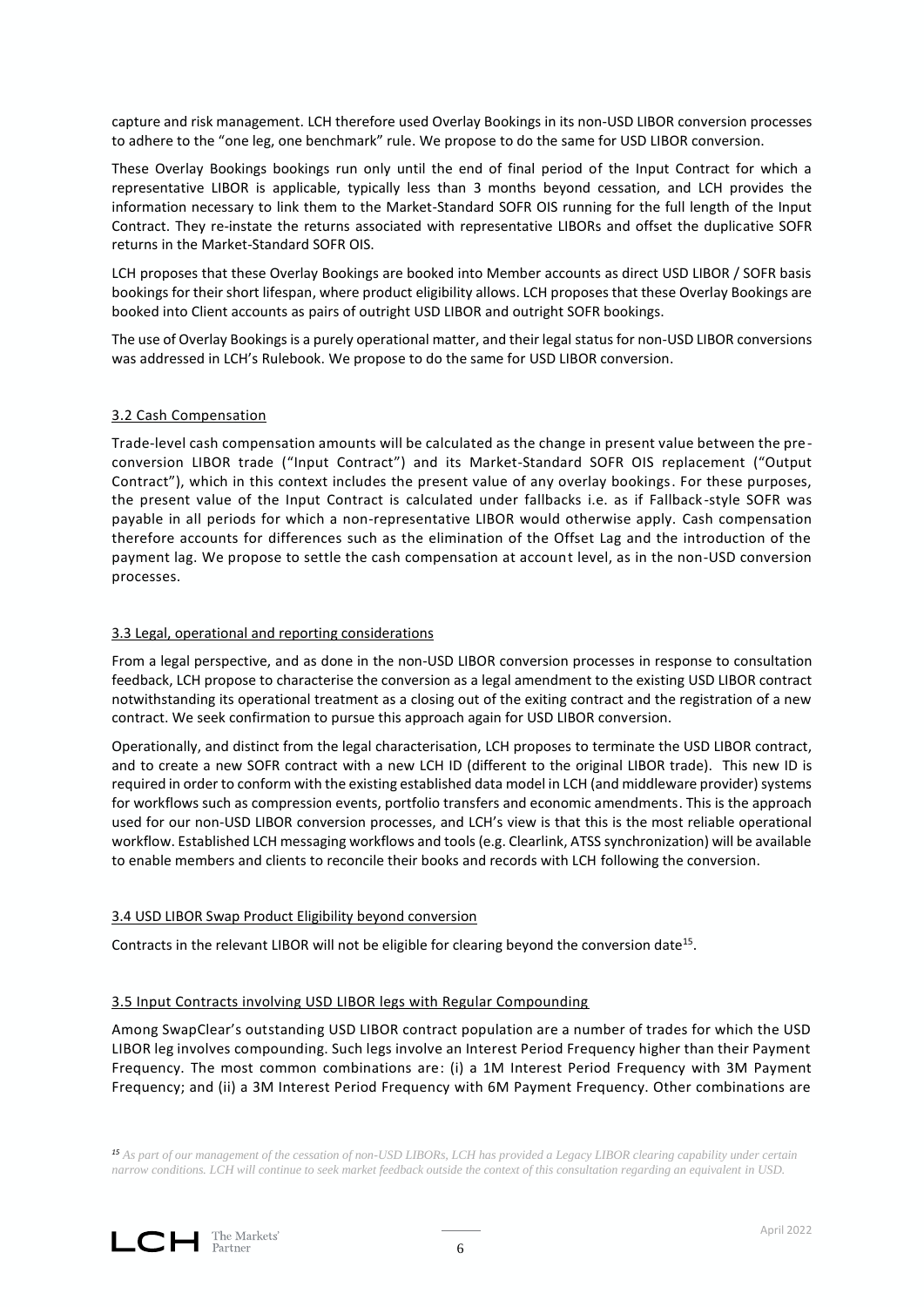also present. When converting these contracts, LCH proposes to produce an Output Contract in which the SOFR leg adopts the Spread Adjustment corresponding to the Interest Period Frequency of the Input Contract and has a Payment Frequency equal to the Payment Frequncy of the Input Contract. For example, for an Input Contract with a LIBOR leg with a 1M Interest Period Frequency and with 3M Payment Frequency, the SOFR leg of the Output Contract would involve SOFR (flat) compounded daily with 3M Payment Frequency, to which a Spread Adjustment of 0.11448% would be added (non-compounded, 3M Payment Frequency). A subset of these trades involves a coupon period which would otherwise rely on combining representative and non-representative LIBOR settings towards a single payment. In these cases, LCH proposes to preserve – via overlay bookings – a truncated LIBOR-based payment running to the end of the compounding period that relies on the last representative LIBOR period. The approach described here to Input Contracts involving LIBOR legs with Regular Compounding was used in LCH's non-USD conversion processes.

## 3.6 USD LIBOR / USD LIBOR & USD LIBOR / SOFR Basis Swaps

These product types share a common complication. Both USD LIBOR / USD LIBOR Basis swaps and USD LIBOR / SOFR Basis swaps would give rise to SOFR / SOFR Basis swaps when applying LCH's proposed conversion processes to their USD LIBOR legs. Noting the earlier definition of the SOFR leg of Market-Standard SOFR OIS, the Interest Period Frequency on each converted USD LIBOR leg would be inherited from the Input Contract. The Floating Rate Spread would also be based on the Tenor (Interest Period Frequency) of the Input Contract, along with any original deal-specific spread. LCH proposes to handle legs involving compounding in an identical fashion to its handling of such legs in outright Input Contracts.

In preparation for the non-USD LIBOR conversion events conducted in December 2021, LCH performed a mandatory basis swap splitting event at the start of October 2021. Many of the advantages and disadvantages of this non-USD basis splitting process are shared with those for an equivalent in USD. The key advantages of mandatory splitting include that: (1) it is comprehensive; (2) it avoids the creation of RFR/RFR contracts, which are not currently traded and are not expected to be actively traded; and (3) it creates (pairs of) outright IRS to which a standard Input Contract / Output Contract relationship is well understood. The key disadvantages of mandatory splitting include that: (1) the presence of an additional event; (2) the creation of potential notional attributable to the paired split bookings, both of which have the maturity of the original basis swap; and (3) the creation of additional line items to capture, process, report and manage.

We should highlight two additional factors relevant to these products. In order to facilitate more efficient portfolio management in a wider context, LCH plans to introduce unilateral basis swap splitting functionality in late 2022. There would be no charges associated with use of this functionality ahead of USD LIBOR cessation. This will allow SwapClear participants to decide individually (and voluntarily) to split any basis swap in their portfolio at their convenience. This might be done to open up solo compression opportunities at LCH with native USD LIBOR IRS and SOFR OIS. This will be aligned with enhancements to LCH's blended rate compression capability, specifically targeting the contracts that arise from basis swap splitting.

With this in mind, LCH does not propose to impose a service-wide mandatory basis swap splitting event on SwapClear participants ahead of the conversion process.

#### 3.7 USD LIBOR / FEDFUNDS Basis Swaps

The FEDFUNDS leg of basis swaps with one LIBOR leg and one FEDFUNDS leg involves an averaged but not compounded Fed Funds pay-off profile known by ISDA as USD-Federal Funds (ISDA 2021) and USD-Federal Funds-H.15 (ISDA 2006) and which we denote as FF(avg). LCH has considered a number of alternative approaches to the conversion of these contracts. In conclusion, we propose to convert the LIBOR leg to the SOFR leg of a Market-Standard SOFR OIS, and to leave the FF(avg) leg untouched. This approach has the benefit of respecting the original choice of the trading counterparties and brings these trades into scope for standard conversion techniques. It avoids having to solve non-core challenges in what is already a complex transition away from USD LIBOR, and it allows market participants to continue to use FF(avg) as a valid, clearable pay-off profile.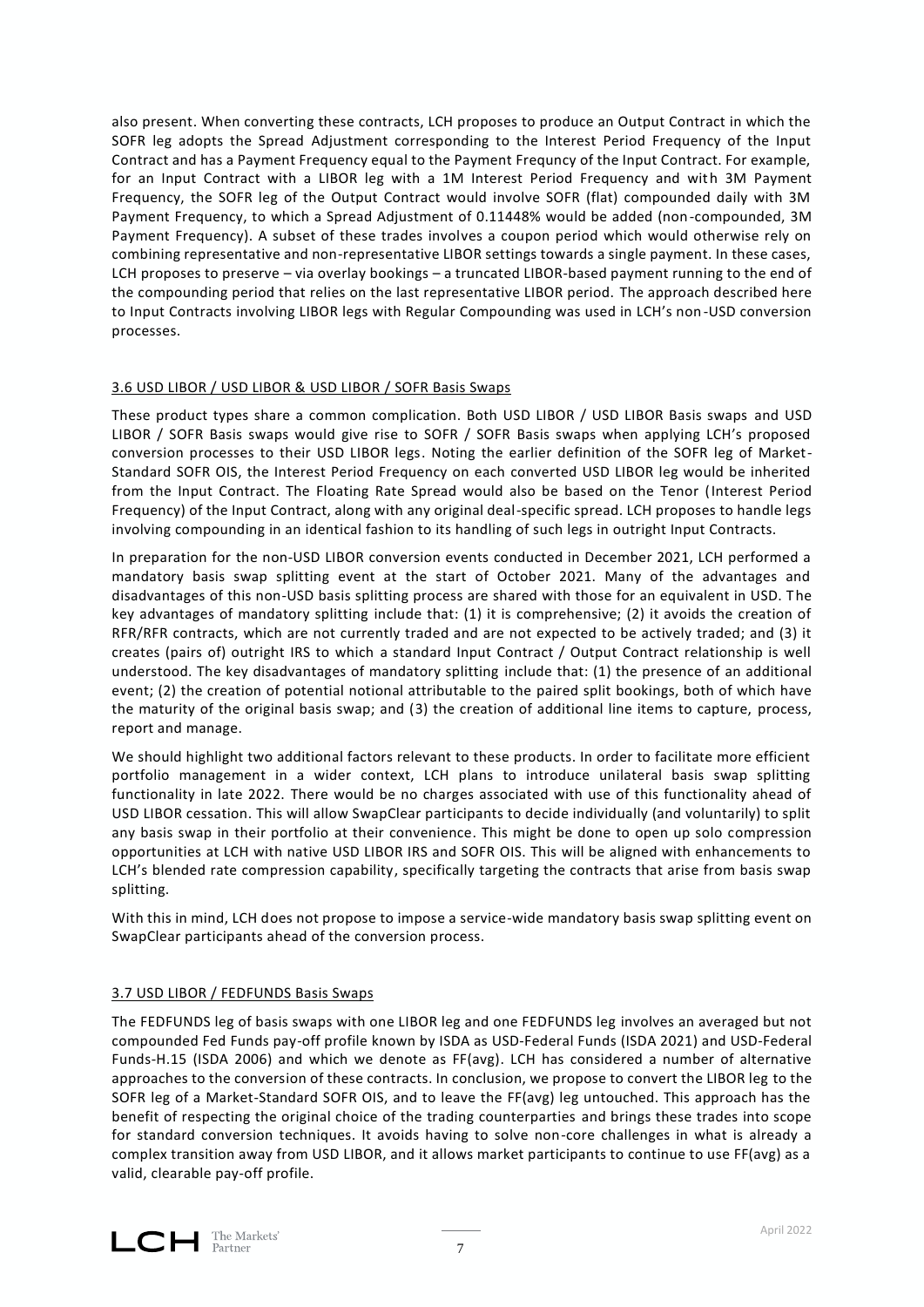#### 3.8 USD Zero Coupon Swaps (ZCS)

SwapClear clears USD LIBOR swaps in which the LIBOR leg involves compounding throughout its life towards a single terminal LIBOR-based payment ("ZCS"). A feature of these trades is that the final payment relies on the full history of USD LIBOR fixings throughout the life of the contract, and a number of these contracts have Effective Dates prior to April 2018. Since SOFR was first published only on  $3^{rd}$  April 2018, this means that LCH's use of the Input Contract's Effective Date is compromised. As a result, LCH cannot use the same approach to the conversion of USD ZCS as was used for non-USD ZCS. In its place, LCH proposes an alternative as follows. LCH will first determine the end date ("Representative LIBOR Accrual End Date") of the final floating rate period to which a representative LIBOR applies. LCH will then determine the total floating rate accrued to that date (the "LIBOR Accrued")<sup>16</sup>. LCH will then register Output Contracts which take the Representative LIBOR Accrual End Date as their forward Effective Date. The notional amount on the LIBOR leg of this instrument will be the sum of the original notional amount and the LIBOR Accrued. LCH will also add the LIBOR Accrued as a payment on the Termination Date. Finally, as with other outright USD IRS, LCH proposes to leave the fixed leg untouched save for this new Effective Date. There would be no need for Overlay Bookings in these arrangements.

#### 3.9 Timing

LCH performed its non-USD LIBOR conversion processes less than one month ahead of the relevant cessation dates. There appears to be a market consensus that the equivalent processes in USD should not be left until the final month, so as to build in greater contingency for members and clients. A slightly longer window (between conversion and cessation) would also help to avoid the risk of reduced liquidity by that time, and to limit additional stresses associated with bilateral arrangements which could become concentrated immediately prior to cessation. Nonetheless, there are advantages to giving market participants as much time as possible to transition pro-actively on their own account and not convert too early. Balancing these arguments, we believe LCH's conversion programme should commence early in Q2 2023.

Notably, LCH converted all of the contracts in each of the relevant non-USD currencies (CHF, EUR, GBP & JPY) on the same weekend, although we used two separate weekends to complete this 4-currency programme. Given the size, complexity and global nature of USD LIBOR cessation across the industry, and not just for LCH-cleared swaps, we have examined tranching the conversion of our USD LIBOR contracts across two weekends. While executing the event in two tranches consumes an additional weekend, it has several advantages. It reduces the scale of a single event; it would allow for certain product types to be given greater attention; and it has greater in-built contingency. Careful analysis of our USD LIBOR contract population has allowed us to identify certain product types that could be converted in such discrete events. The occurence of national holidays in several jurisdictions in April and May 2023 introduces a further complication to manage.

With all of this in mind, LCH proposes to tranche the conversion of our USD LIBOR contracts into two pieces, a Tranche 1 Event and a Tranche 2 Event. The Tranche 1 Event would involve the conversion of USD LIBOR / FEDFUNDS Basis Swaps, USD VNS and USD ZCS ("Tranche 1 Event Products"). The Tranche 2 Event would involve all other products.

In order to avoid a scenario in which only Tranche 1 Event Products were eligible for clearing while our generic products were not, LCH proposes to conduct the Tranche 1 Event over the weekend of 22<sup>nd</sup> / 23<sup>rd</sup> April 2023 and to conduct the Tranche 2 Event over the weekend of  $20^{th}$  /  $21^{st}$  May 2023. This would create room for a contigency date for the Tranche 1 Event of  $6<sup>th</sup> / 7<sup>th</sup>$  May 2023 and for the Tranche 2 Event of 3rd / 4<sup>th</sup> June 2023.

*<sup>16</sup>* In cases where the final representative LIBOR setting occurs after the latest conversion date, LCH will use a projected final LIBOR to determine LIBOR Accrued.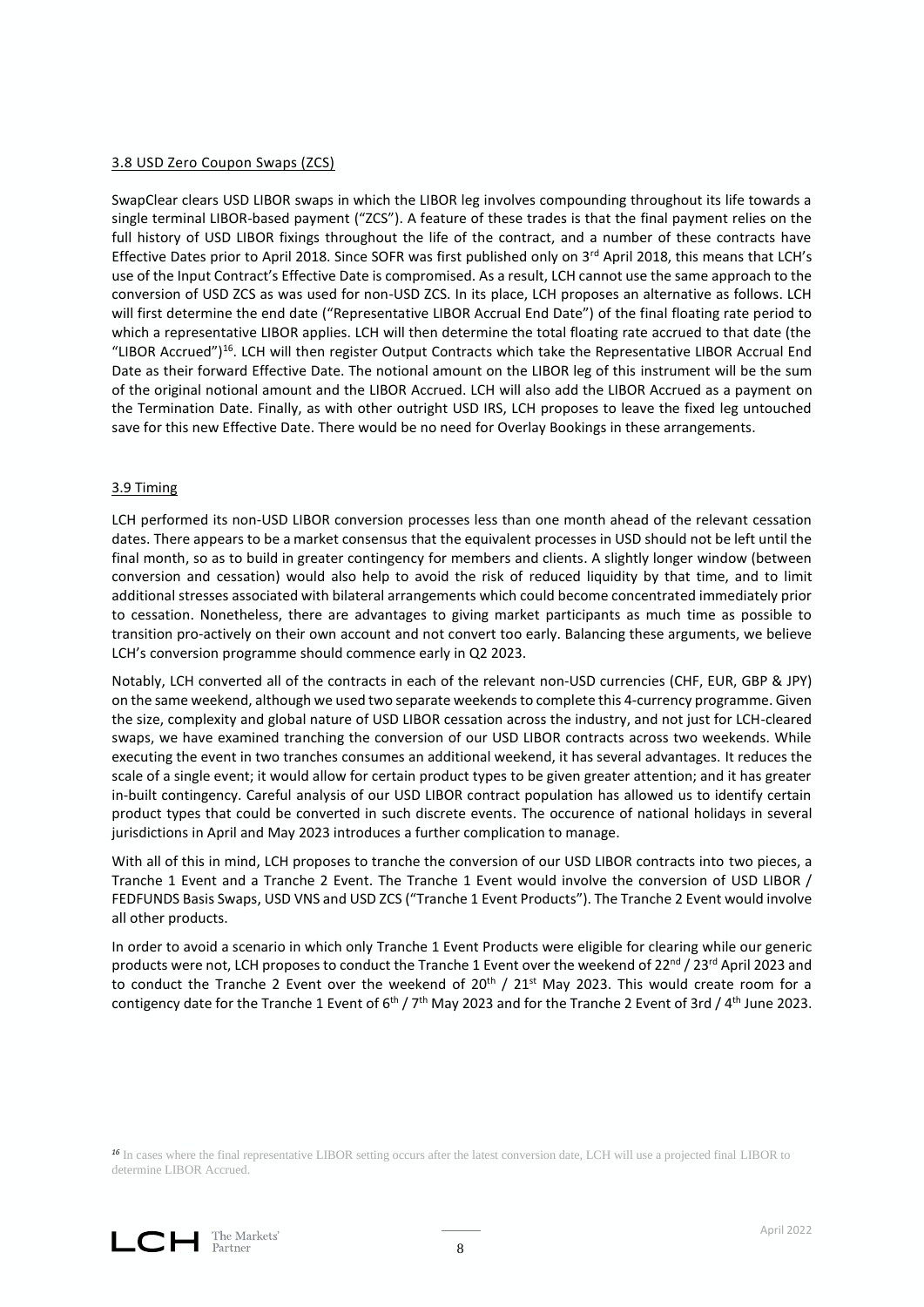# 4. Request for feedback

The proposed process outlined in this consultation aims to provide a robust, transparent and standardized backstop outcome for LCH-cleared USD LIBOR contracts that remain outstanding at or shortly before 30<sup>th</sup> June 2023. It must be applied consistently to all relevant USD-LIBOR contracts and, therefore, cannot provide for any optionality at trade or account level. Customers needing or wanting a tailored approach, either at account level or for individual contracts, should make their own arrangements. LCH encourages pro-active transition of customers' LIBOR trade populations ahead of LCH's conversion process and believes that providing clarity and certainty over these back-stop outcomes will assist SwapClear participants with their prioritization and planning.

As with LCH's non-USD LIBOR conversion processes and due to the nature and scale of the LCH offering, there is likely to be a charge for any trades subject to it. These pricing structures will be part of a separate communication.

We strongly encourage SwapClear participants to respond to this consultation and to express their opinion in order that LCH has the widest set of feedback on which to determine how to proceed. LCH is supporting this consultation with a number of briefings and with additional materials. Please contact your LCH Sales & Relationship manager should you require further information about these.

To participate in this consultation, please reply to **USDConversion@lseg.com** and we will send you a link to complete the on-line survey by Friday  $27<sup>th</sup>$  May 2022. Individual responses received by this date will be kept CONFIDENTIAL and will be considered by LCH in determining which approach should be adopted. Any responses received after this date may not be considered. Implementation of any proposal is subject to ongoing legal review, regulatory approval and risk governance and may be subject to further change.